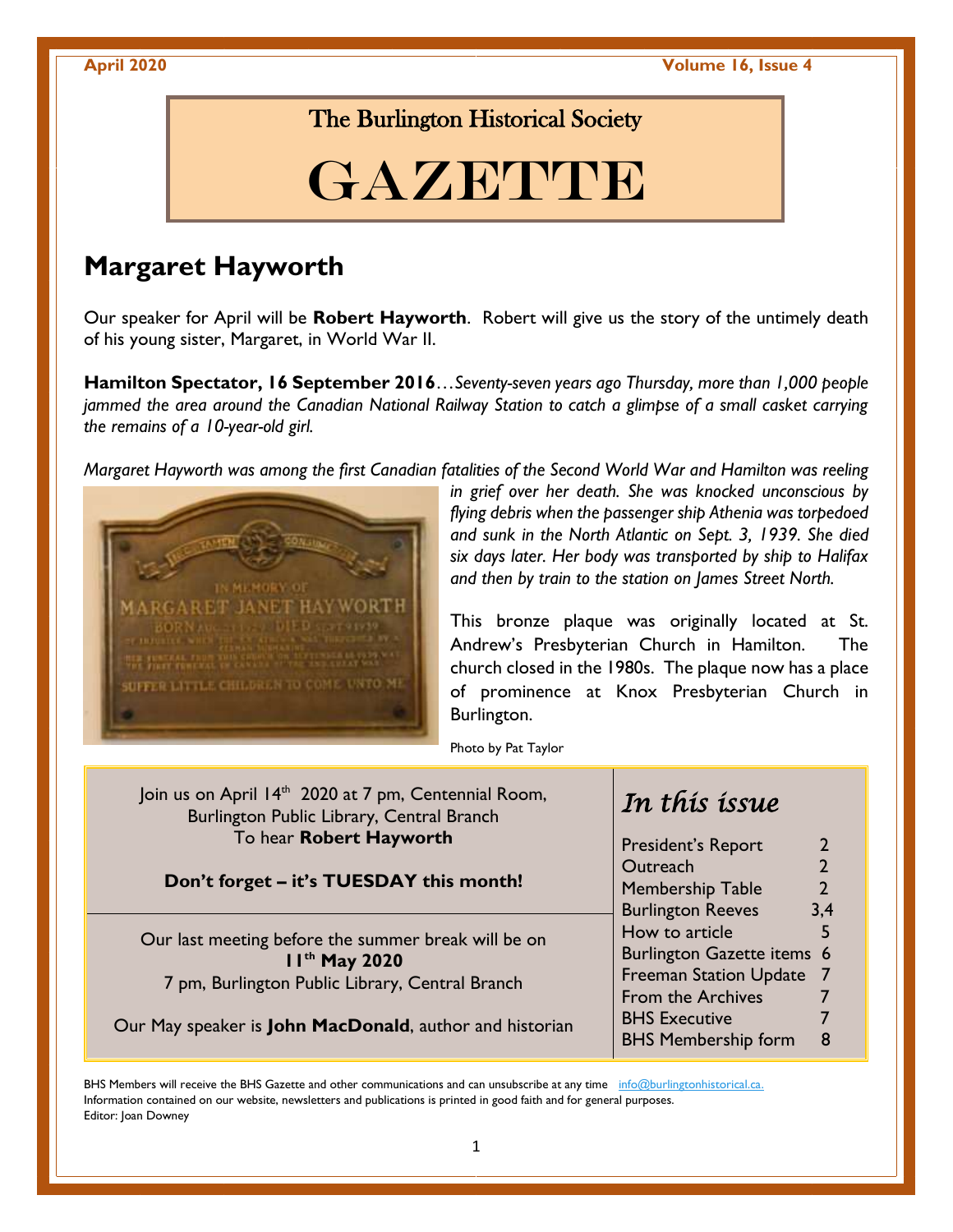# President's Report *Joan Downey*

We are in the middle of a pandemic. In an attempt to minimize the spread of the disease, the City of Burlington, along with other cities in the area, has closed all public meeting places, including the Burlington Public Library, until April  $6<sup>th</sup>$ . With that closure, our BHS Archives are closed. In the event

that the closure is extended affecting our April Public Meeting, I will send an email advising of any changes. As of today it will proceed as scheduled.

It seems that in North America the worst part is surviving the mayhem at grocery stores as panicked people stock up in anticipation of a mass quarantine.

In between writing your autobiography, watching reruns of Friends on Netflix and reading the book you checked out just before the library closed, you may want to go back to the January 2019 issue of the Gazette and read Pat Taylor's article on the Spanish Flu, a pandemic of a century ago.



# Outreach Report *Joan Downey*

During March, Pat presented Villages of Burlington to an Appleby United Church women's group. Pat does a great job and as usual, it was well received. Most attendees were amazed that there were so many unheard of villages and that they were gone, many without a trace.



Villages of Burlington

#### Upcoming –

The Salvation Army,  $8^{\text{th}}$  April – Joan will present The Garden of Canada to one of their groups . Rescheduled to  $24^{\text{th}}$  June

Burlington Public Library, Central Branch, 21<sup>st</sup> April, 7 pm - Joan will present John Waldie. Open to the public.

## Membership Table *Pat Taylor*



*Welcome to our newest member* 

 *Rebecca Keddy* 

We now have 84 members who have renewed for 2020. Time is running out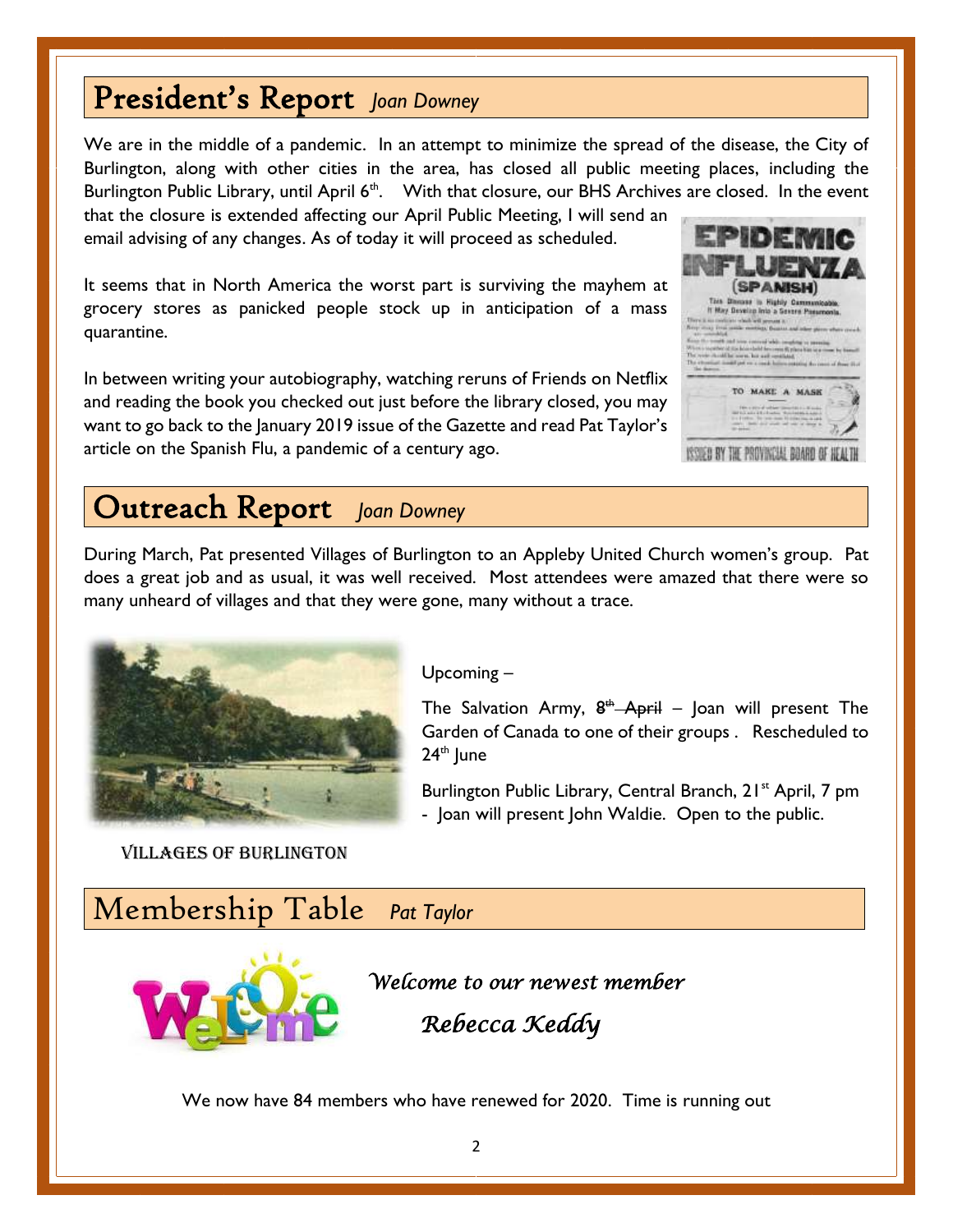# **Burlington Reeves Part VI – James Alexander Mortimer (Nov 9, 1852 – Nov 13, 1924)**

#### **Burlington Reeve 1893**



James Alexander Mortimer was born in Wellington Square on the 9<sup>th</sup> November 1852, the son of Richard and Jane Mortimer.

His father was a butcher in Wellington Square. James was the youngest of 4 boys and 1 girl. He grew up in the house which is now 437 Elizabeth Street.

In 2020 it is the Martini House at the entrance to Village Square.

James' brother John was a telegraph operator in Wellington Square. He died at the age of 44.

Brother William and sister Jane both moved to Michigan where they married, and had families. Brother Thomas appears only in the 1851 census, age 5. It is possible he died as a child.

1873 was an exciting year in Burlington. It was the year that Wellington Square and Port Nelson were joined to form the Village of Burlington.

On June 25<sup>th</sup> of 1873, James Alexander Mortimer, age 21, clerk, married Mary Jane Cole, age 19, spinster, both of Wellington Square. The witnesses were James' brother, William Henry Mortimer and Mary Jane's sister, Sarah Cole.

Mary Jane's father, Richard Cole, was a well to do business man in Wellington Square. He had established a successful carriagemaking business and then sold it and set up, equally successfully, the Village of Burlington's first bakery and confectionery business located at Lakeshore and John Streets.

> Original drawing of Richard Cole's bakery by Gertrude Hawcutt, BHS Archives





James & Mary Jane and their family lived at 59 Water Street East. Today that address is 2093 Old Lakeshore Road – across the street from the Water Street Cooker. Their home is still standing, now owned by others.

The house was built in 1875 by Mary Jane's father, Richard Cole. On his death in 1915, the property was bequeathed to his daughter, Mary Mortimer. The 1897 Voter's List recorded James Mortimer, Clerk at the address.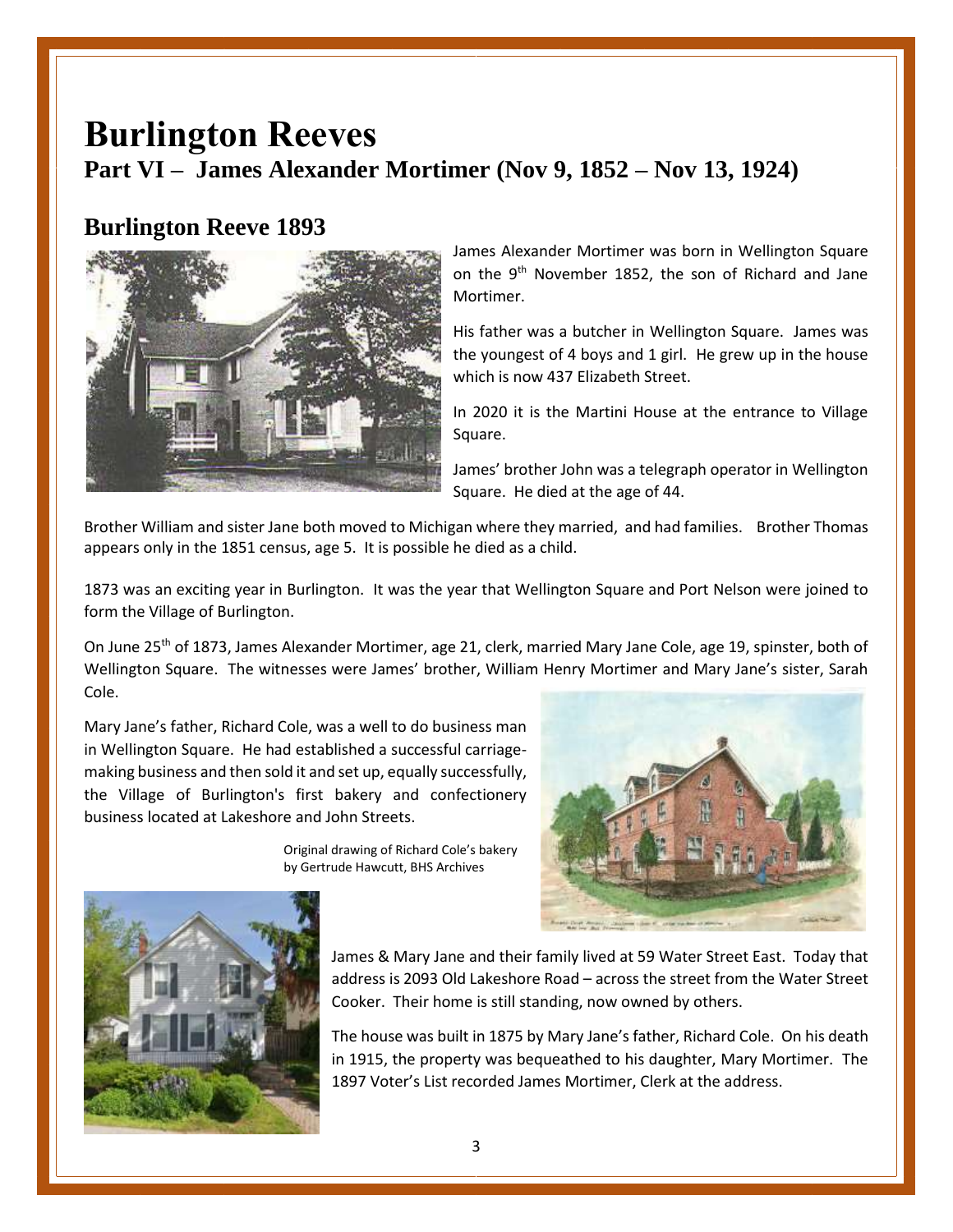

James and Mary Jane had 8 children.

The oldest son, Richard died at the age of 13 years 9 months. Since he drowned on the 31 of January, I assume that he fell through the ice on the lake - perhaps while skating? The other children went on to establish lives of their own.

One of their daughters, Alexandrina (Lena) Northway Mortimer married Elgin Harris, the owner and Editor of the Burlington Gazette. Elgin was very influential in Burlington and went on to become the Mayor in 1921-1922. Lena & Elgin's son, George, also served as mayor in 1930-1935.

Elgin and Alexandrina's home was at 513 Locust street. Today we know it as A Different Drummer Bookstore.

Seated in the centre is Mary Jane Mortimer (1853 - 1941), mother ("Mamma") of Lena Harris, seen in part, standing at the left. James Mortimer (b. 1852, d. 1926) stands at the right. The children have not been identified.

In 1893, James Mortimer, Merchant, became the sixth Reeve of the Village of Burlington. He served for the elected one year term. There is little known about his time in office and this time in the village. The earliest newspaper, the Burlington Gazette, was not established until 1898/9.





James died of cancer of the esophagus on 15 November 1926. He was 74 years old.

James Alexander Mortimer, his wife Mary Jane and a number of their children are buried in Greenwood Cemetery.

www.findagrave.com

**Of special interest to our BHS Members:** The house at 464 Locust Street was built, ca 1895, as the residence of Richard Cole, the father of Mary Jane Mortimer, a baker and confectioner.

Bought in 1984 by Anne and Bob Wingfield (BHS members) it was restored and renovated as a chiropractic office. Designated under the Ontario Heritage Act in 1985, it still stands today,

All photos from BHS Archives except where stated otherwise.

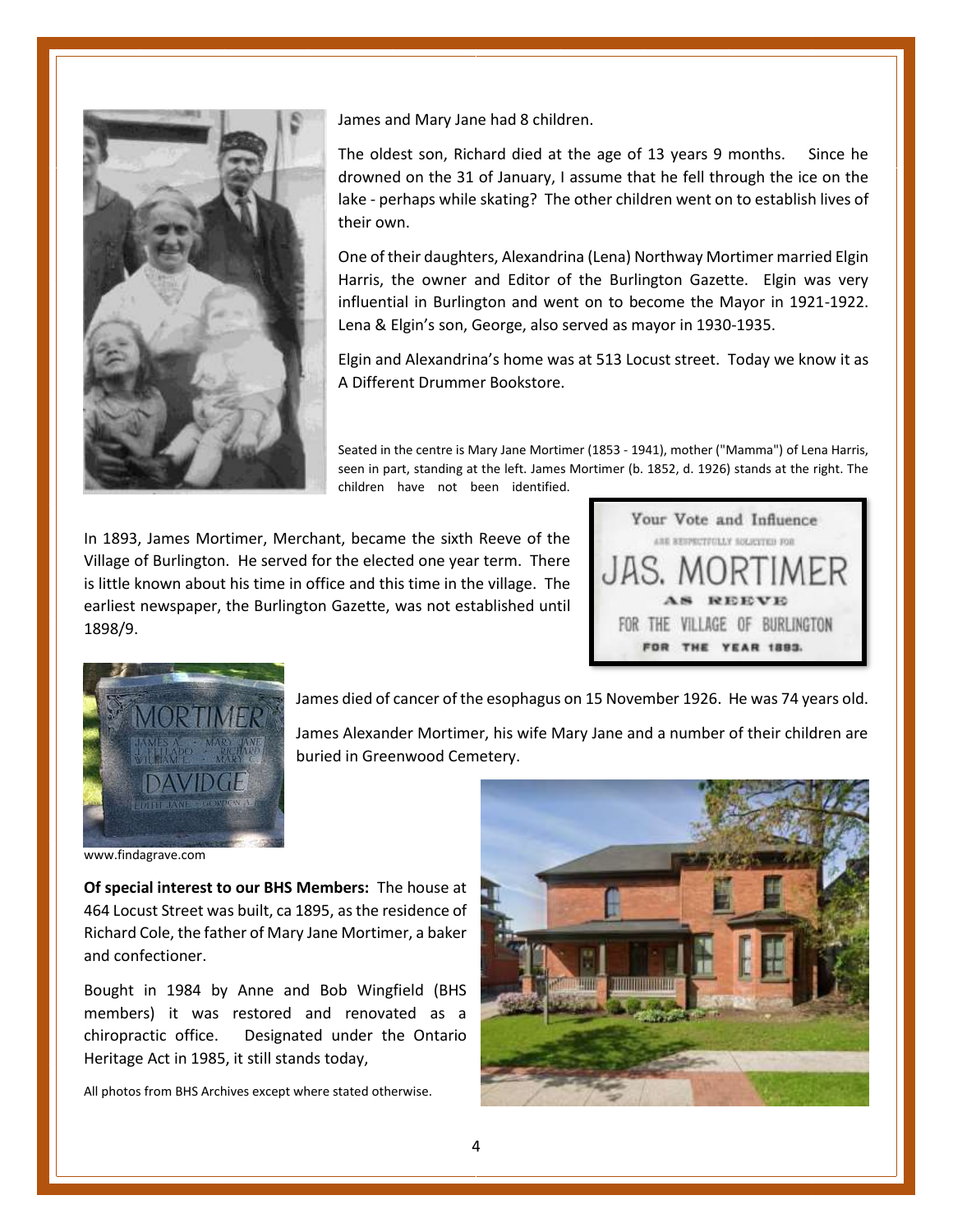Are you looking for something to pass the time? Pat Taylor found this article in the book From An Old Man's Memories by W.I. Imlach (Dunnville)

### **HOW TO MAKE CLAY BRICKS**

A little description of a machine contrived by our builder for working up the clay for the bricks was most ingenious, and will be of interest showing the primitive methods resorted to in those early times. In the first place, a round hole was dug about two feet deep and some ten feet in diameter, and boarded at the side and bottom. In the center a post was set up, in the top of which a hole was bored; into it was placed an extra piece, and attached to a horizontal beam extending over the pit and long enough to hitch a horse or oxen to. This beam or log had alternate holes bored through it, into which hardwood pins were driven, being shorter near the upright, and gradually lengthening to the outer edge of the pit. This extra piece on top of the post formed a kind of knuckle joint, which revolved as the beam was drawn around. The clay was broken up small, with water continually added, the pins in the beam doing the grinding and working the clay up fit to be put in the moulds, which were dried and burned in a brick kiln. Will it shock my readers if I tell them that this ingenious contrivance was called a devil? But bad as this name may seem, in this instance it was not an enemy but a friend, for we could not have made our bricks without it.

Not bricks, perhaps, but close - our own J. Cooke started with handmade concrete blocks out of his home garage on New Street. Eventually that home business grew into J. Cooke Concrete Blocks, the largest producer of concrete blocks in Canada.



Remember this sign?

**Masonry**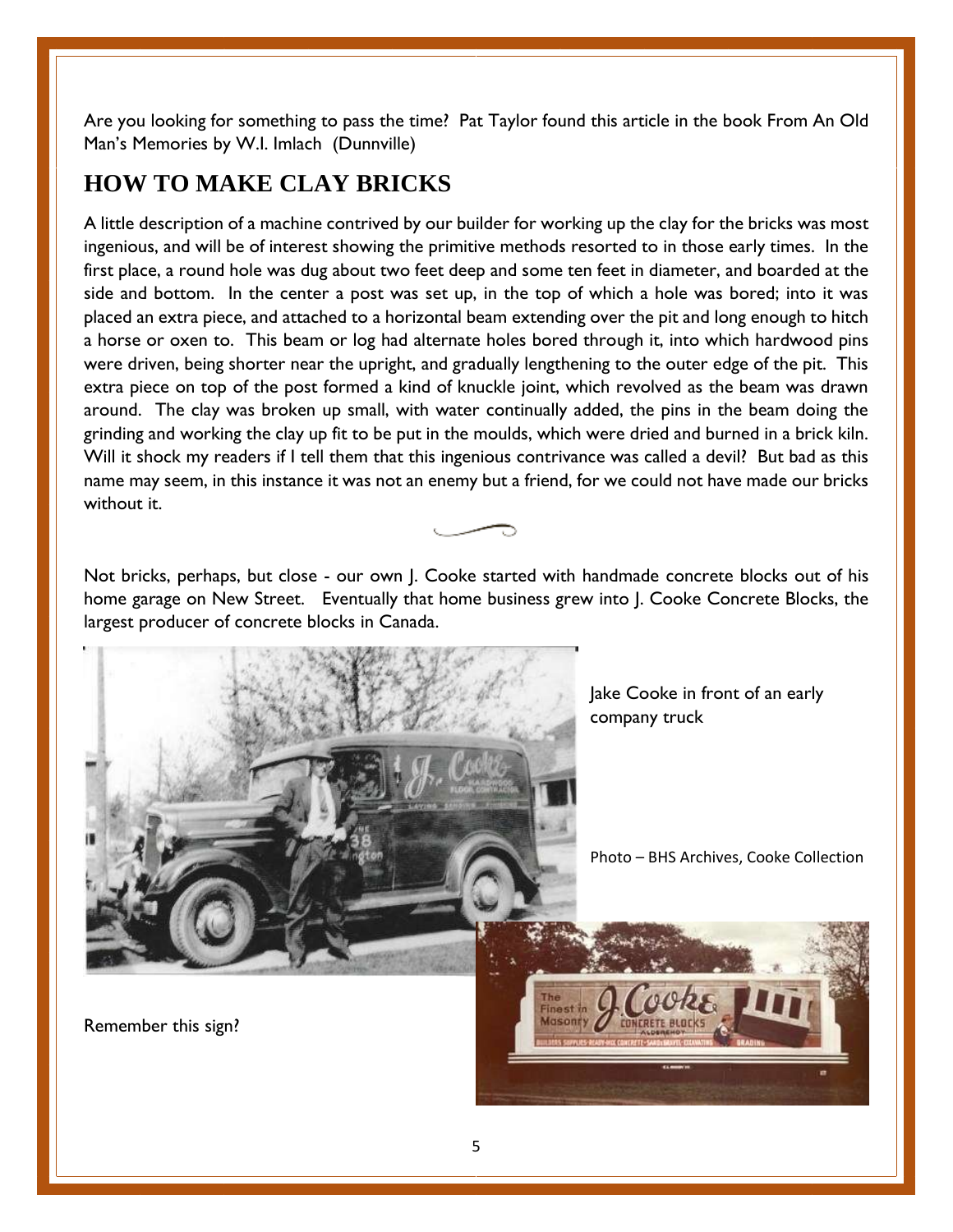### **SUNDAY MOVIES**

Burlington Gazette, 18 January 1962

The first Sunday movies in Burlington's history will be shown this weekend at the Odeon Theatre.

In response to a positive vote registered at the December  $4<sup>th</sup>$  municipal election, Town council gave three unanimous readings Monday to a by-law authorizing Sunday Movies.

As a result, the picture "The Singer Not the Song" will open at the Odeon at 1:30 pm. John Grant, theatre manager, said his plans had been ready for some time, in anticipation of favourable action by the town council.

In the election 6,647 votes were cast in favour of Sunday movies to 4,67 against them. The Odeon which seats 425 people is the only regular movie house in Burlington.



Photo by Marcel Potvin, http://cinematreasures.org/theaters/2002/photos/93453

Editor's note: The Odeon was located at 2013 Lakeshore Road. It had previously been known as Hume's Theatre. Today that building is home to a coffee house and other small businesses.



# **Burlington Gazette 18 Jan 1950**

William Wiggins died this morning…one of the town's best known and respected citizens died at his home after a brief illness.

The deceased came to Burlington to reside 60 years ago He was an operator at the CNR station at Freeman and later, station agent at the CNR station at the Brant House for several years.

In 1899 he purchased the shoe store on Brant Street from Mr. Sharpe, which he conducted for many years.

He was pastmaster of Burlington Lodge No. 165 A.M. & F.M. and a charter member of Trinity United Church.

Advertisement from Burlington Gazette 9 April 1902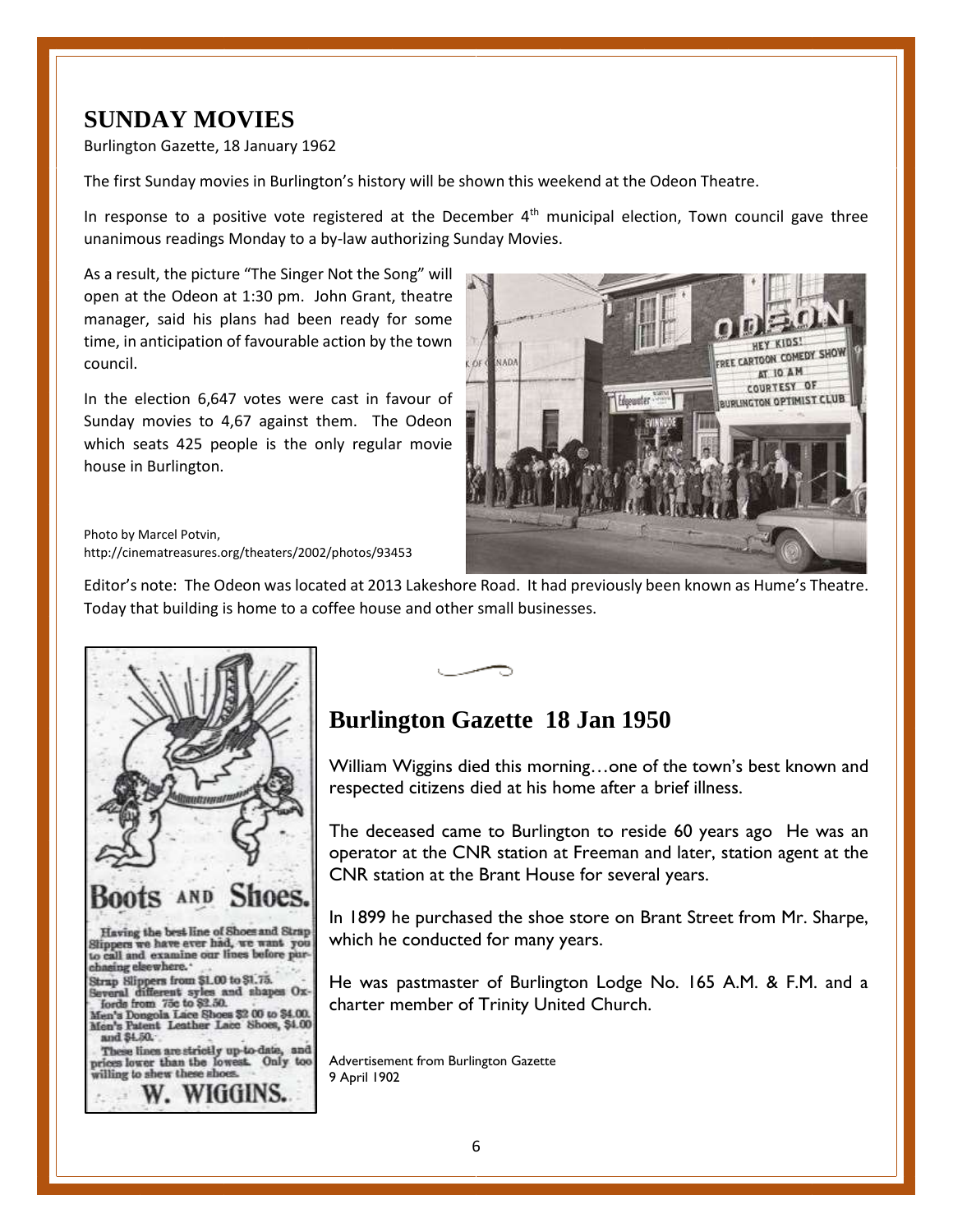# Freeman Station Update *Alan Harrington*



Opening day at Freeman Station is scheduled to be April 18. However, there is still interior work to be done.

So, when the virus lock down is ended - and the crew can get back in and finish work - it will re-open with new displays.

The Friends of Freeman Station look forward to another successful season.

Photo by Alan Harrington

# From the Archives *Joan Downey*

As most of you will know, our member Ed Keenleyside is the author of We Were Just Doing Our Bit, a book about each of the war casualties whose names appear on our

Cenotaph.

Research for a book of that nature is a major undertaking. Ed obtained information from many sources: the Canadian Armed Forces, Library and Archives Canada, family members, churches, cemeteries, etc. He kept detailed files on each name.

Now that the book has been in print for some time, Ed has generously donated his research files to the BHS Archives – four large bins and a number of binders!

Thank you, Ed from the BHS and from all those future researchers who are going to benefit from all your hard work.



#### Burlington Historical Society Executive **Officers** (Elected) **Directors** (Appointed) **Convenors** (Appointed) **Archive Volunteers** President Joan Downey Vice President Vacant Secretary Dobrila Kinn Treasurer Vacant Programs Alan Harrington Archives Joan Downey Webmaster Wayne Murphy Membership Pat Taylor Greeting Cards Anne Wingfield Phone Committee Elizabeth Baldwin Heritage Burlington Rick Wilson 50/50 Draw Frank Armstrong Peggy Armstrong Josie Hammond Jennifer Kemp Dorothy Kew Dobrila Kinn

Past President Jane Ann Newson

ֺֺ

Newsletter Joan Downey Outreach Joan Downey

Publicity Jennifer Kemp

Chris Mallion Moore Donna Ryan Pat Taylor Russ Woodley

#### 7